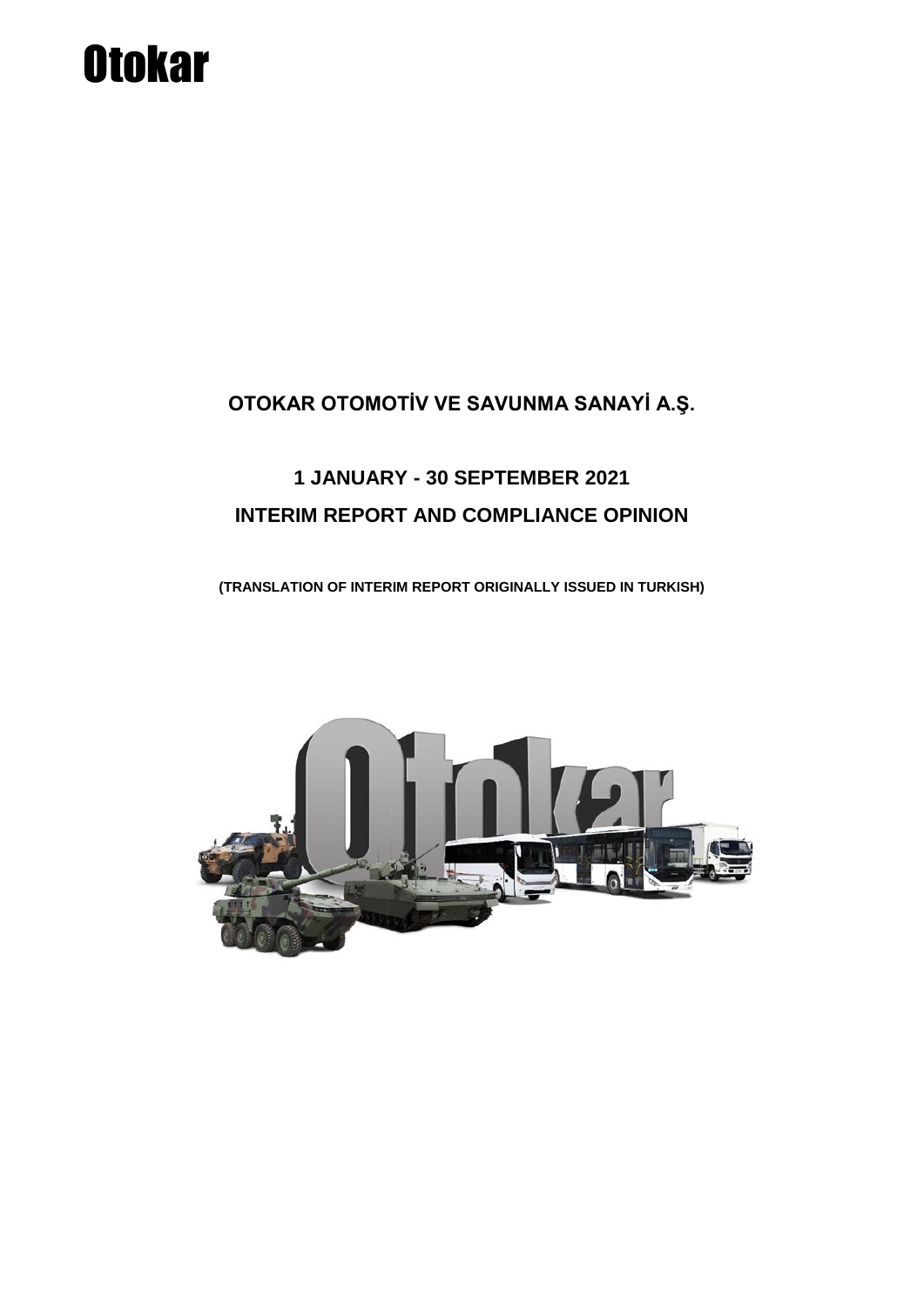## **OTOKAR OTOMOTİV VE SAVUNMA SANAYİ A.Ş. 01.01.2021 - 30.09.2021 INTERIM PERIOD**

#### **INTERIM REPORT**

The consolidated financial statements of our Company reflecting the first nine months of 2021 activities and their results, prepared in accordance with the Turkish Financial Reporting Standards ("TFRS") introduced by the Public Oversight, Accounting and Auditing Standards Authority ("POA") of Turkey and their annexes and interpretations pursuant to the provisions of the Capital Markets Board ("CMB") Communiqué II-14.1 on the Principles of Financial Reporting in Capital Markets ("Communiqué"), are presented to our shareholders and the public.

The members of the Board of Directors appointed at the Ordinary General Assembly Meeting on 17.03.2021 and served the Board during the reporting period are shown below.

#### **BOARD OF DIRECTORS :**

| <b>Name &amp; Last name</b> | Title                         |
|-----------------------------|-------------------------------|
| Yıldırım Ali KOÇ            | Chairman                      |
| Levent CAKIROĞLU            | <b>Vice Chairman</b>          |
| Selin Ayla ÜNVER            | Member                        |
| İsmail Cenk ÇİMEN           | Member                        |
| Ahmet Serdar GÖRGÜÇ         | <b>Member-General Manager</b> |
| Ali İhsan İLKBAHAR          | <b>Independent Member</b>     |
| Ali İhsan KAMANLI           | <b>Independent Member</b>     |
| Kenan GÜVEN                 | <b>Independent Member</b>     |

Our Board of Directors started to serve on March 17, 2021 and would be serving until the Ordinary General Assembly Meeting in order to audit 2021 accounts.

Provisions on the Members of the Board of Directors are outlined in Articles 11, 12 and 13 of the Company's Articles of Association and the Turkish Commercial Code provisions.

Following are the committees established under the provisions of the Corporate Governance Communiqué of the Capital Markets Board of Turkey and the information on the board members involved in these committees:

| <b>Committee</b>                                    | <b>Chairman</b>    | <b>Member</b>            |
|-----------------------------------------------------|--------------------|--------------------------|
| <b>Audit Committee</b>                              | Ali İhsan İLKBAHAR | Ali İhsan KAMANLI        |
| <b>Risk Management Committee</b>                    | ' Kenan GÜVEN      | <b>Ismail Cenk CIMEN</b> |
| Corporate Governance Committee   Ali İhsan İLKBAHAR |                    | Levent CAKIROĞLU         |
|                                                     |                    | Hüseyin ODABAŞ           |

The working principles of the committees are available on the Company's website.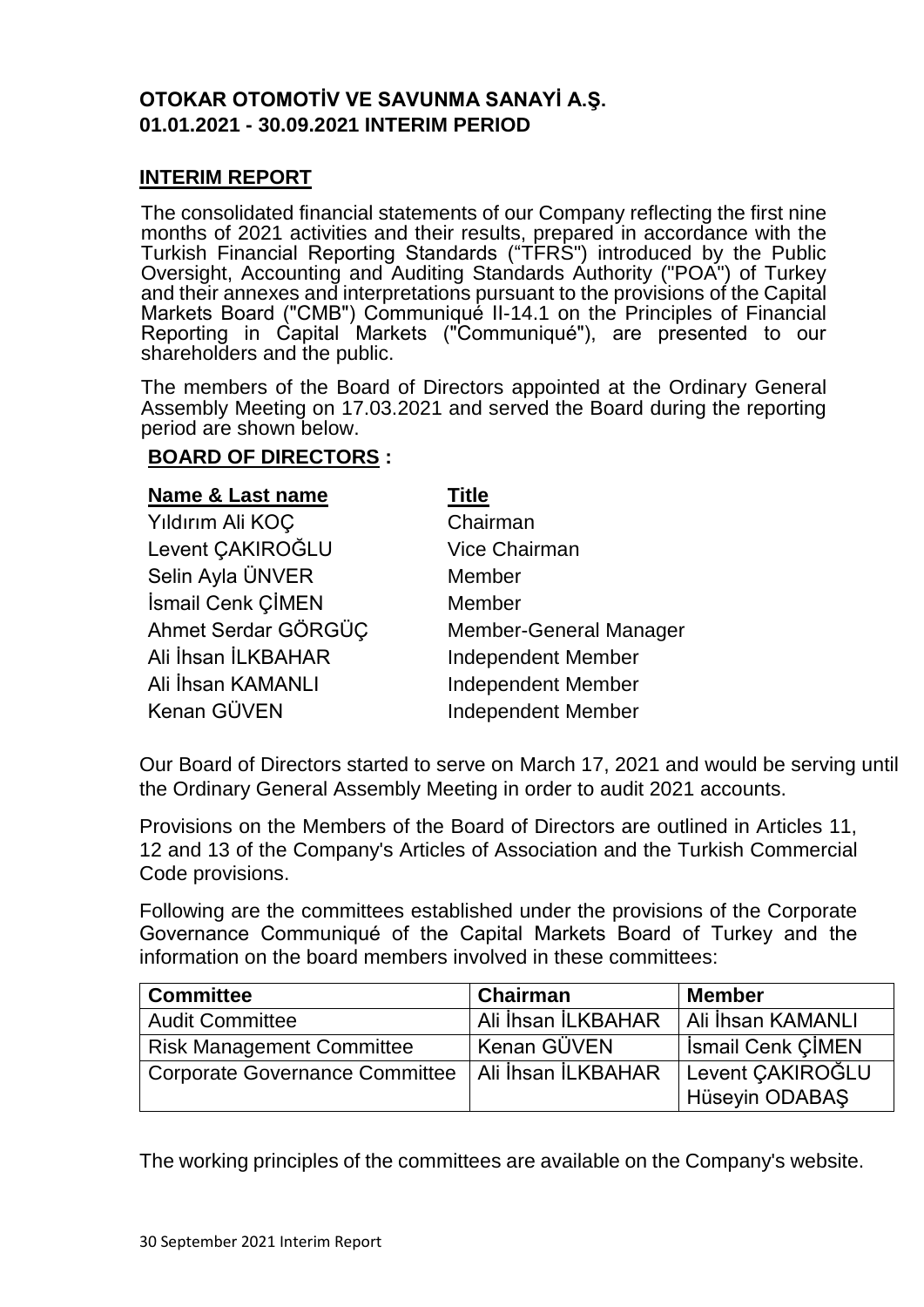# **Partnership and Capital Structure**

As of September 30, 2021, our Company's registered capital ceiling is TL 100 million, and the issued capital is TL 24 million. Following is a list showing shareholders with more than 10% of the Company capital, their shares, and their ratio in our capital:

| <b>Shareholder Title</b> | <b>Share Amount (TL)</b> | <b>Share %</b> |
|--------------------------|--------------------------|----------------|
| Koç Holding A.Ş.         | 10.722.750               | 44,68          |
| Ünver Holding A.S.       | 5.954.944                | 24,81          |
| <b>Other</b>             | 7.322.306                | 30,51          |
| <b>Total</b>             | 24.000.000               | 100,00         |

The parent company Koç Holding A.Ş. is controlled by Koç Family and the companies owned by Koç Family. Shareholder, Ünver Holding A.Ş., is controlled by Ünver Family. The balance representing 30.51% of our capital consists of shares with a nominal value of TL 7.322.306, other shareholders and publicly held shares.

Information related to subsidiaries and participations of the Company subject to consolidation is as follows:

| <b>Subsidiaries</b>                            | Country                               | <b>Nature of operation</b> | Area of activity |
|------------------------------------------------|---------------------------------------|----------------------------|------------------|
| Otokar Europe SAS                              | France                                | Sales and Marketing        | Automotive       |
| <b>Otokar Land Systems</b><br>Limited          | <b>United Arab</b><br><b>Emirates</b> | Sales and Marketing        | Automotive       |
| Otokar Europe Filiala<br><b>Bucuresti SRL</b>  | Romania                               | Sales and Marketing        | Automotive       |
| <b>Otokar Central Asia</b><br>Limited          | Kazakhstan                            | Sales and Marketing        | Automotive       |
| <b>Participation</b>                           | <b>Country</b>                        | <b>Nature of operation</b> | Area of activity |
| Al Jasoor Heavy Vehicle<br><b>Industry LLC</b> | <b>United Arab</b><br>Emirates        | Sales and Marketing        | Automotive       |

Otokar Central Asia Limited is established in November 5, 2019 in Astana International Finance Center (AIFC) which is a region with special status that accepts the principles of British Law in Nur-Sultan, Kazakhstan, in order to organize export activities and increase export sales of Otokar A.Ş. in the region.

Also, the Company's participation Al Jasoor Heavy Vehicle Industry LLC (Al Jasoor) which owns 49% of Otokar Land Systems LLC was established on May 28, 2017 in the United Arab Emirates, for the purpose of automotive sales and marketing. Otokar Land Systems Limited is followed under the section "Investments accounted with equity method" in the financial statements.

#### **Amendments to the Articles of Association:**

In the Ordinary General Assembly Meeting held on 17.03.2021, article 7 of the articles of association titled "Capital" was amended to extend the validity period of our company's registered capital ceiling to 2025.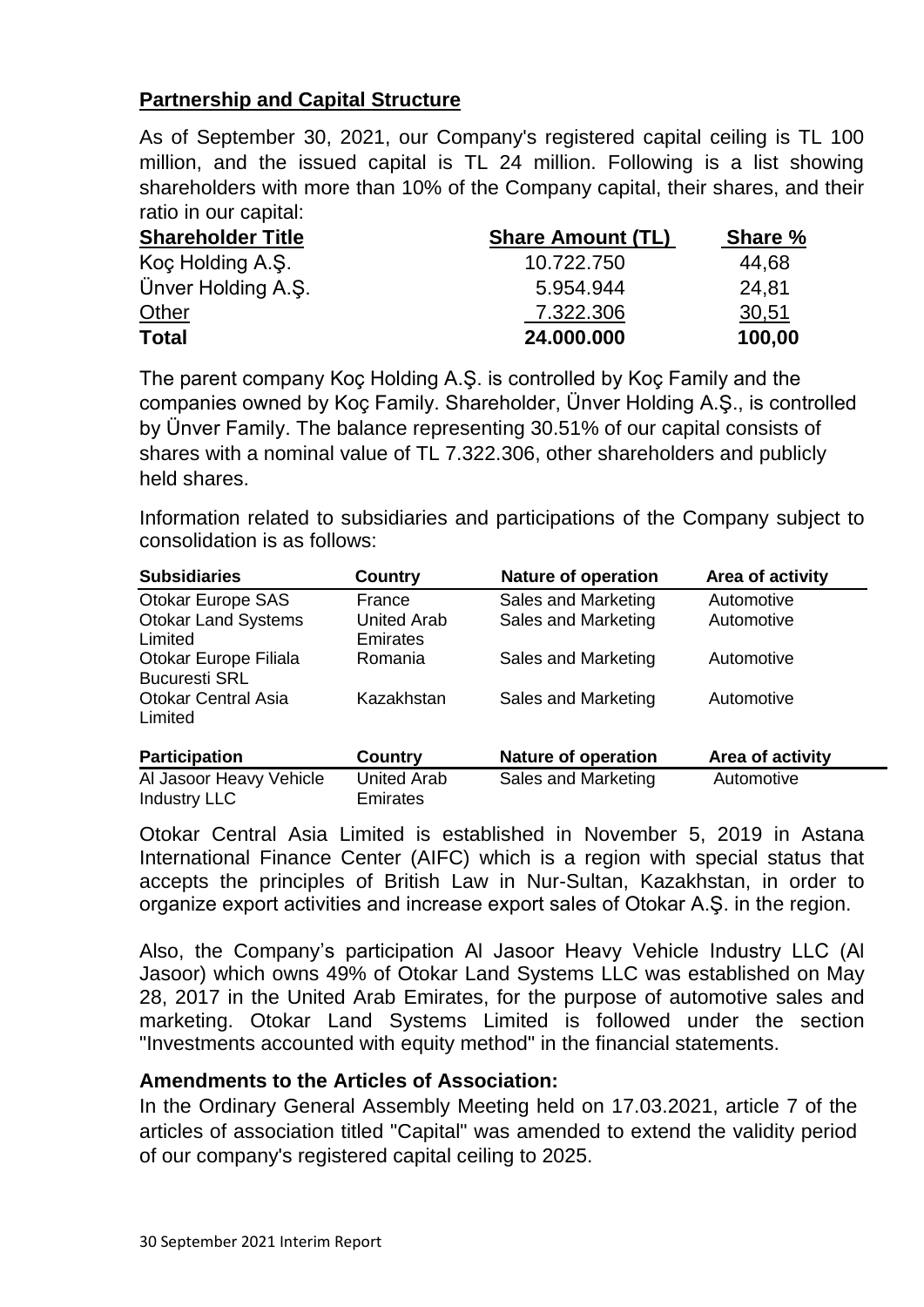### **Dividends Distributed in the Last Three Years and their Ratios:**

Otokar distributed cash dividends through its issued capital based on the following ratios:

| Period | <u>%</u> |
|--------|----------|
| 2018   | 300,00   |
| 2019   | 833,33   |
| 2020   | 1.666,66 |

The Company made cash payments regarding all the 2020 accounting period dividends to its shareholders on March 24, 2021.

Our shareholders can access the Company's corporate and financial data under the section "Investor Relations" on the website [www.otokar.com](http://www.otokar.com/)

#### **AUTOMOTIVE INDUSTRY AND OTOKAR**

Otokar operates in the automotive industry's commercial vehicles segment. Its product range consists of minibuses, midibuses and bus-like vehicles that are preferred for public transportation services and shuttle transportation for the commercial market. On the other hand, it comprises various types of tactical wheeled/tracked military vehicles, and their variants for the defense industry services. In addition, the Company manufactures light trucks under the brand of Atlas for the transportation and logistics industry.

#### **MARKET – SALES - PRODUCTION**

It is possible to summarize the industry-specific developments in the first nine months of 2021 in line with the OSD (Automotive Manufacturers Association) data as follows:

 Total vehicle production recorded year on year increase by 8% to 921.619 units in January-September 2021 period, while the automobile production decrease by 1% to 571.108 units. The transportation vehicle market increase by 15% with 582.083 units in the first nine months of 2021, while automobile market increase by 12% with 434.800 units compared to first nine months of 2020.

In the first nine months of 2021, vehicle segment-based production showed the following developments year on year;

- Light Commercial Vehicles Segment;
	- 4% decrease in minibus 4% increase in midi-bus
	- 30% increase in pickup
- Heavy Commercial Vehicles Segment; 33% decrease in bus 70% increase in truck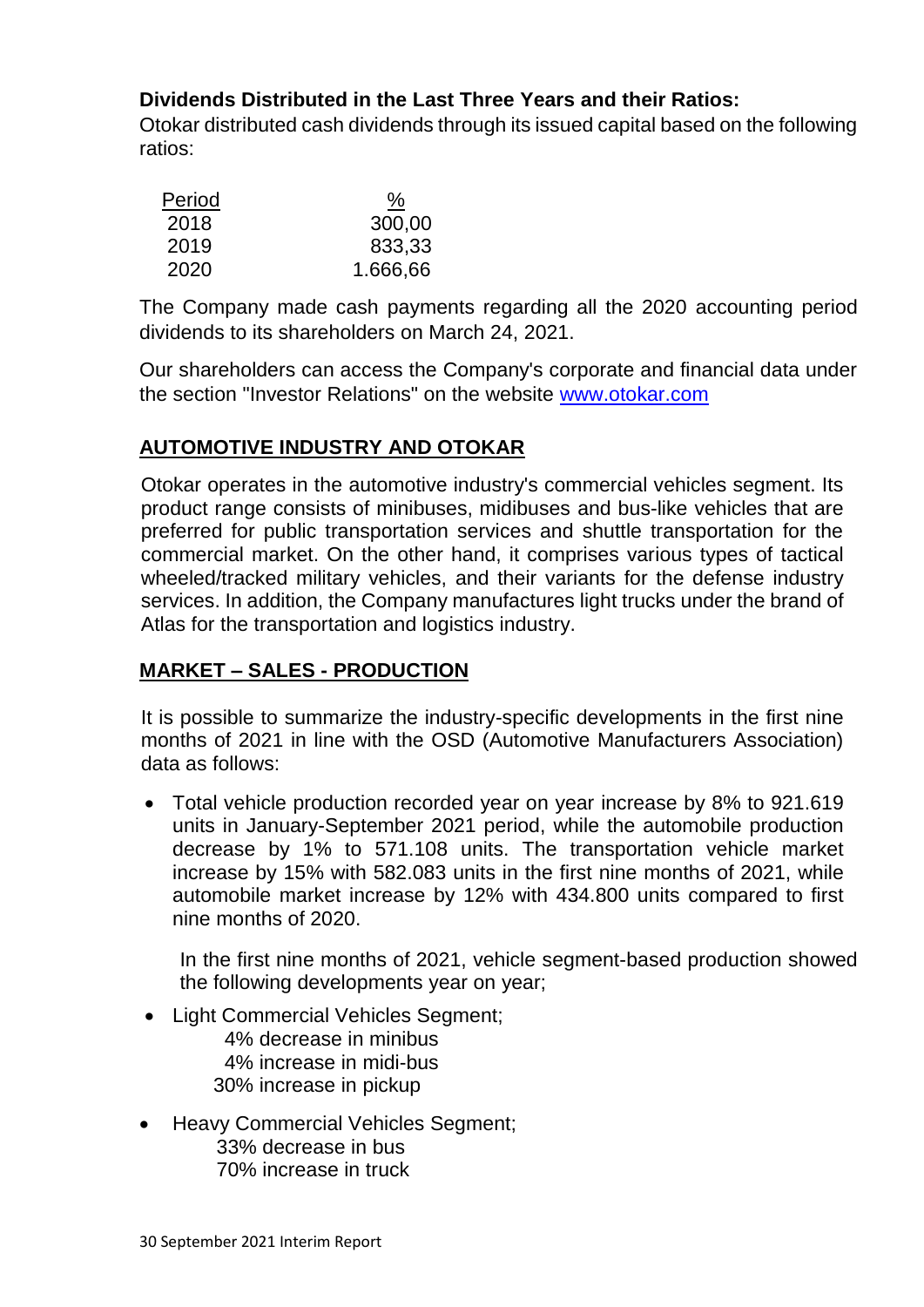The imported light commercial vehicle sales recorded same year-on-year in the first nine months of 2021, while the domestic light commercial vehicle sales increased by 48%.

The light commercial vehicle (minibus + pickup) imports had 47% market share in this period.

#### **PRODUCTION AND SALES**

Our Company's production and sales figures by product type are presented below in comparison to the figures of the previous year:

|                         | 2021 9M           |       | 2020 9M |       | <b>Change (Units)</b>                               |      | Change % |              |
|-------------------------|-------------------|-------|---------|-------|-----------------------------------------------------|------|----------|--------------|
|                         | <b>Production</b> | Sales |         |       | <b>Production Sales Production Sales Production</b> |      |          | <b>Sales</b> |
| <b>Small Bus</b>        | 576               | 630   | 634     | 678   | (58)                                                | (48) | (9)      | (7)          |
| <b>Bus</b>              | 501               | 522   | 372     | 344   | 129                                                 | 178  | 35       | 52           |
| <b>Armored Vehicles</b> | 104               | 129   | 109     | 90    | (5)                                                 | 39   | (5)      | 43           |
| <b>Truck</b>            | 420               | 335   | 102     | 206   | 318                                                 | 129  | 312      | 63           |
| <b>TOTAL</b>            | 1.601             | 1.616 | 1.217   | 1.318 | 384                                                 | 298  | 32       | 23           |

According to our consolidated financial statements prepared in line with the relevant legislation,

Our Company's first nine months of 2021 revenue increase by 53% compared to same period of last year.

The distribution of our revenues in terms of domestic and international sales, and in comparison to the previous year, is as follows:

|                       | 2021                                 | 2020                                 |          |
|-----------------------|--------------------------------------|--------------------------------------|----------|
|                       | (January-September)<br>(Thousand TL) | (January-September)<br>(Thousand TL) | Change % |
| <b>Domestic Sales</b> | 870,630                              | 470.493                              | 85       |
| <b>Export Sales</b>   | 1.804.050                            | 1.278.906                            | 41       |
| <b>TOTAL</b>          | 2.674.680                            | 1.749.399                            | 53       |

Our export total sales amounted to USD 223.914 thousand in the nine months of 2021 (USD 189.014 thousand in the first nine months of 2020) accounting for 67% of the total turnover. (2020 9M: 73%)

In the first nine months of 2021, our capacity utilization was 22%. (2020 9M: 12%)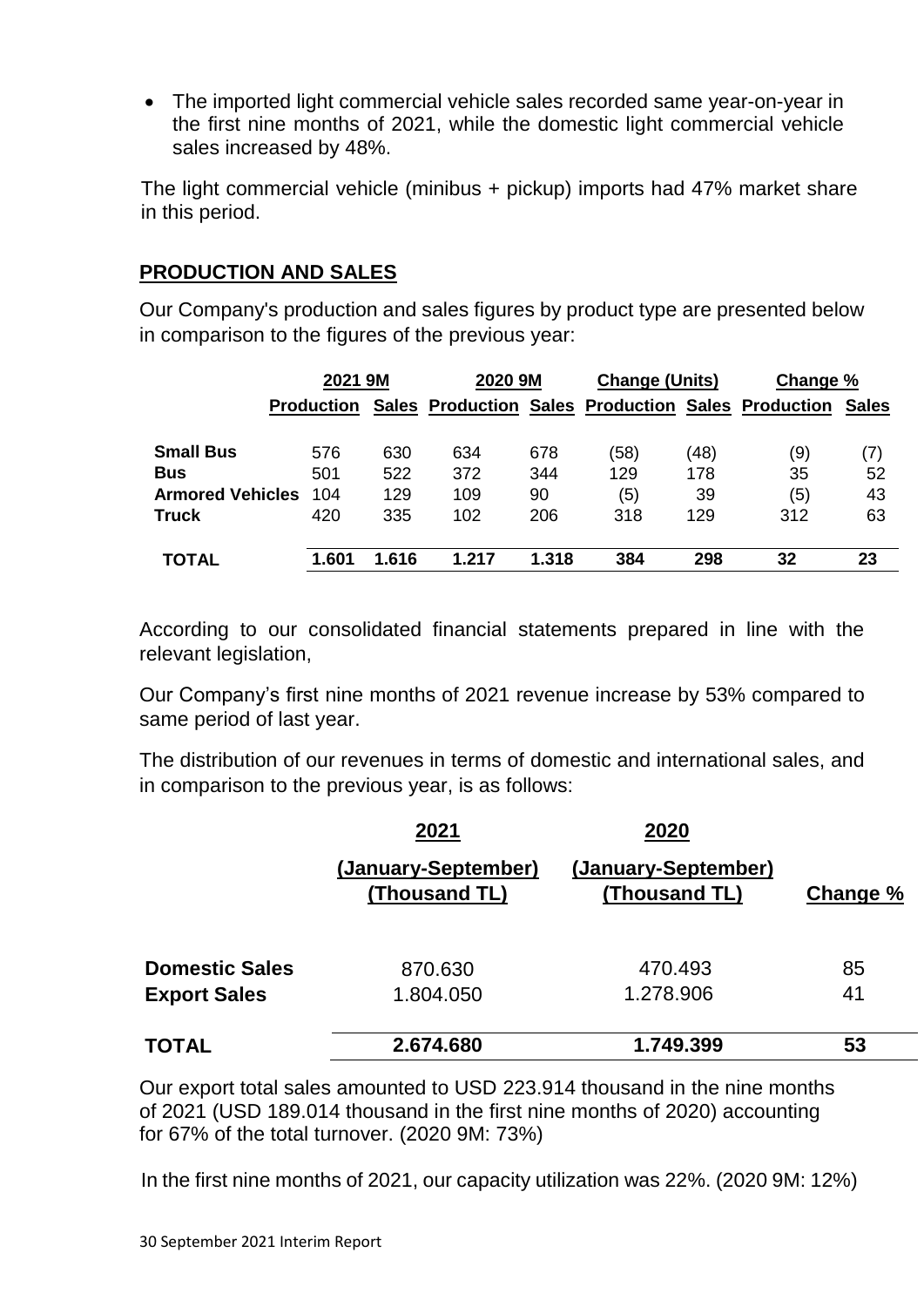Otokar owes its growth to the products of its own design and intellectual property rights, developed through engineering and research development capabilities. Defining its strategies as growing in the defense industry, increasing the share of exports in its turnover expanding on the backdrop of new models, Otokar carries on activities to reach these targets.

### **INVESTMENTS**

The "Otokar R&D Center" investments that started several years ago following a major decision to accelerate research and development with the aim of attaining the rapid growth targeted in vehicles with owned intellectual property rights continued in 2021.

Our company made an investment of approximately USD 35.7 million with capitalizing the R&D expenditures a as of the end of September 2021.

## **ADMINISTRATIVE ACTIVITIES**

The names and positions of the Senior Executives of our Company in 2021 are listed below:

| Name & Last name                          | Title                                                                                                          |
|-------------------------------------------|----------------------------------------------------------------------------------------------------------------|
| Ahmet Serdar GÖRGÜC                       | <b>General Manager</b>                                                                                         |
| Hüseyin ODABAŞ                            | <b>Assistant General Manager-Finance</b>                                                                       |
| Uğur Sedef VEHBİ                          | <b>Assistant General Manager-Military Vehicles Marketing</b><br>and Sales                                      |
| Hasan Basri AKGÜL<br>Mustafa Kerem ERMAN* | Assistant General Manager-Domestic Sales and Marketing<br><b>Assistant General Manager-Commercial Vehicles</b> |

\*As of 14.06.2021, Mr. Mustafa Kerem Erman is appointed as our Company's Assistant General Manager of Commercial Vehicles.

The number of end-of-period personnel employed within the Group is as follows:

| End of the period | 30.09.2021 | 31.12.2020 |
|-------------------|------------|------------|
| Office Employee   | 755        | 729        |
| Field Employee    | 1.475      | 1.529      |
| <b>Toplam</b>     | 2.230      | 2.258      |

No disputes and workers' movements were observed during the period.

Our Company is subject to the Collective Labor Agreement signed between the Turkish Metal Workers Union and MESS (Turkish Employers' Association of Metal Industries) on January 29, 2020, and which came into force as of September 1, 2019.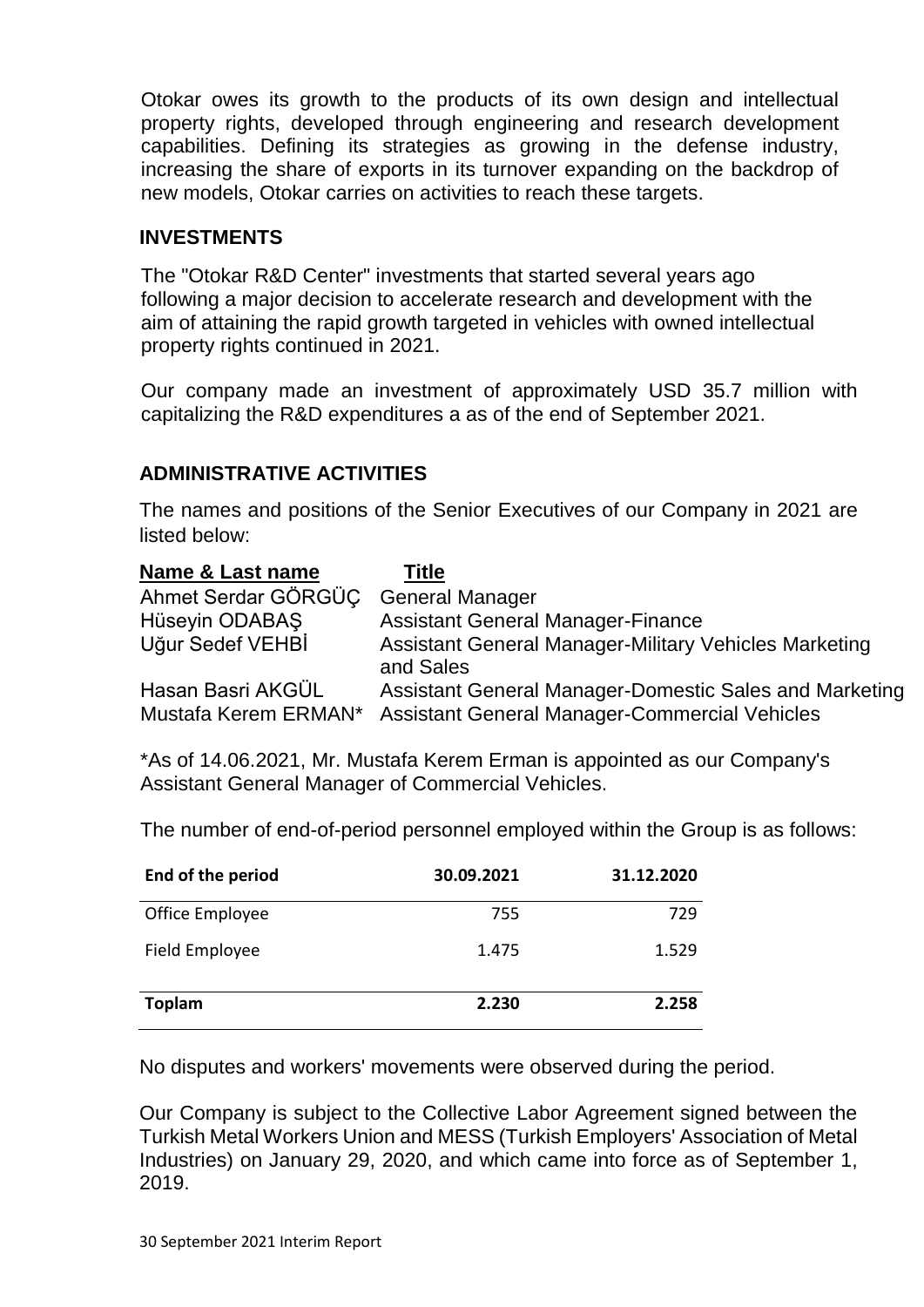Our Company has agreed to comply with the Principles of Corporate Governance issued by the Capital Markets Board, and to undertake the necessary amendments in line with changing conditions. Otokar has been rated by SAHA Kurumsal Yönetim ve Kredi Derecelendirme Hizmetleri A.Ş. in accordance with CMB's (Capital Markets Board) Communiqué on "The Principles Regarding Rating Activity in Capital Markets and Rating Agencies", and pertaining to rating the compliance of corporations listed on the BIST, with the Principles of Corporate Governance. The "Corporate Governance Rating Report" can be found at [www.otokar.com.tr/en](http://www.otokar.com.tr/en)

Our Company's Corporate Governance Rating rose from 94.67 (9.47) in 2020 to 94.89 (9.49) in 2021.

Otokar has been included in the BIST Sustainability Index for the sixth time in a row with its efforts aiming to create long-term value by combining economic, environmental and social factors with corporate governance principles.

2020 Otokar Sustainability Report is available on the corporate website <https://www.otokar.com.tr/en>

#### **FINANCIAL RESULTS**

Our Company presents to the public its 2021 first nine months consolidated financial statements, which have been prepared in accordance with the Turkish Financial Reporting Standards (TFRS) that were implemented by the Public Oversight Accounting and Auditing Standards Authority (POA) pursuant to Capital Markets Board's (CMB) "Communiqué on the Principles of Financial Reporting in Capital Markets", numbered II-14.1. Appendices and comments related to these standards were also considered in preparing consolidated condensed financial statements.

The financial tables, notes, and ratios showing the results of our activities in the first nine months of 2021 are also presented for your information.

The consolidated revenues of our company as of September 30, 2021 totaled TL 2.674.680 thousand while gross profit totaled TL 932.328 thousand.

Pursuant to CMB regulations and according to consolidated financial statements prepared in accordance with Turkish Financial Reporting Standards, the Company has posted a profit of TL 468.541 thousand before tax, and a net profit of TL 516.431 thousand in the first nine months of 2021.